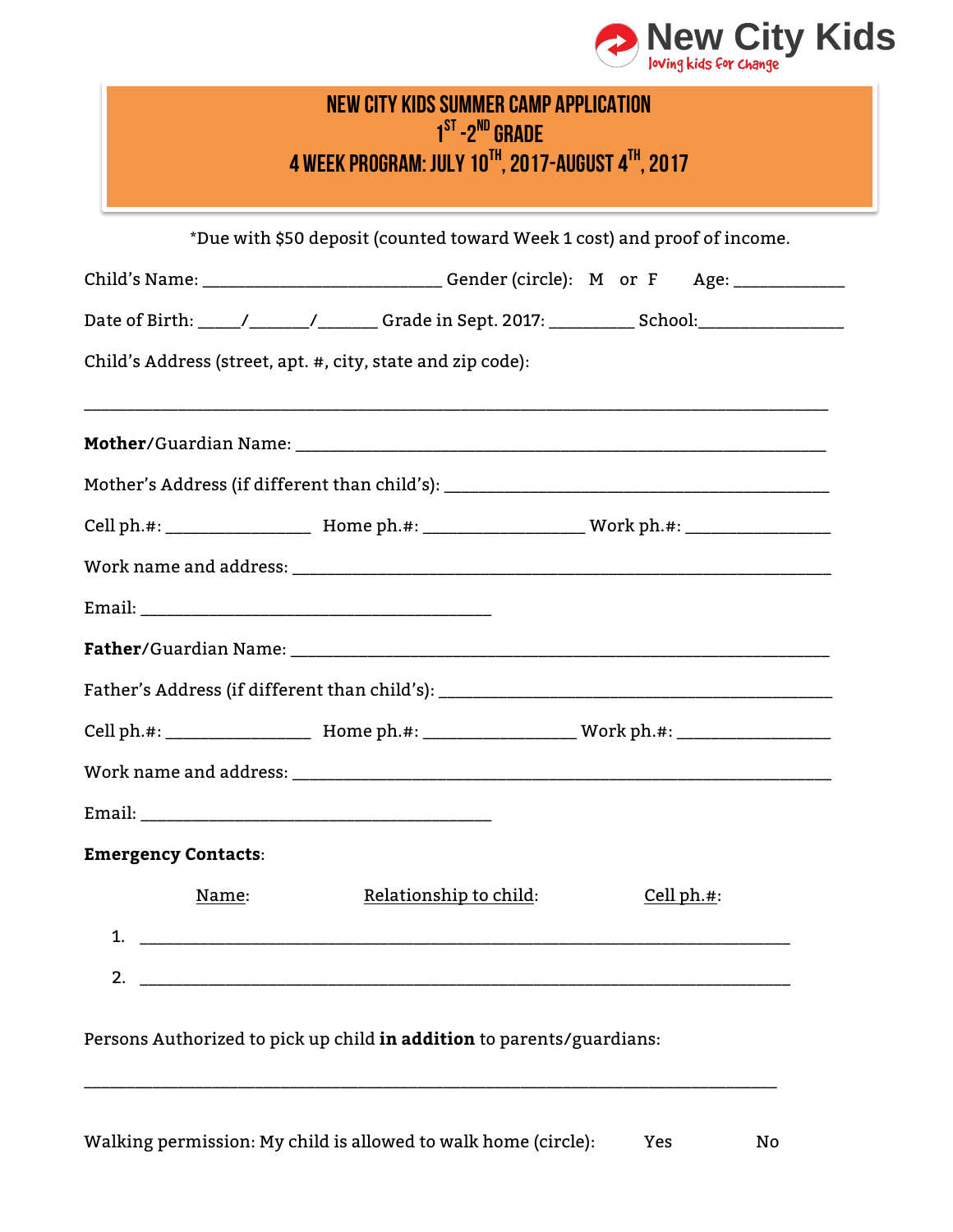

| <b>Medical Information:</b>                                                                                                                                                                                                          |  |  |  |  |  |
|--------------------------------------------------------------------------------------------------------------------------------------------------------------------------------------------------------------------------------------|--|--|--|--|--|
|                                                                                                                                                                                                                                      |  |  |  |  |  |
|                                                                                                                                                                                                                                      |  |  |  |  |  |
|                                                                                                                                                                                                                                      |  |  |  |  |  |
|                                                                                                                                                                                                                                      |  |  |  |  |  |
|                                                                                                                                                                                                                                      |  |  |  |  |  |
| Please check the boxes that apply:<br>$\Box$ My child is in good physical health and can participate in normal program activities.<br>$\Box$ My child's immunization records are up-to-date and are on file with the child's school. |  |  |  |  |  |
| $\triangleright$ Do you currently receive Urban League assistance (circle): Yes No<br>**Please bring any relevant Urban League paperwork with this application                                                                       |  |  |  |  |  |

**Weeks of Camp**: I am committing to having my child attend at least 3 of the 4 weeks of summer camp programming. Please note that Week 2 programming (July 10<sup>th</sup>-14<sup>th</sup>) is a stand-alone day camp for 1<sup>st</sup>-4<sup>th</sup> grade students only. 5<sup>th</sup>-8<sup>th</sup> grades will resume programming on July 24th

Initial to agree: \_\_\_\_\_\_\_\_\_\_\_\_\_\_\_

# **(Optional) Extended Day Program**:

We are offering an additional Extended Day component to our summer camp. It will take place every day from 3 PM to 5:30 PM. It will include snack for the children and additional classes. This program is on a first-come, first-served basis, and *will cost an additional \$50 a week***.**

 $\Box$  I would like to enroll my child into the optional extended day program. I understand there is limited availability in this program, and my child is not guaranteed a spot in the extended day.

I understand that my child must be picked up every day by 5:30 PM. After repeated failure to do so I will incur a \$10 late fee for every 20 minutes that I am late to pick up my child. My repeated failure to pick up my child on time may result in the removal of child from the Extended Day portion of the camp.

**Initial to agree:** \_\_\_\_\_\_\_\_\_\_\_\_\_\_\_\_\_\_\_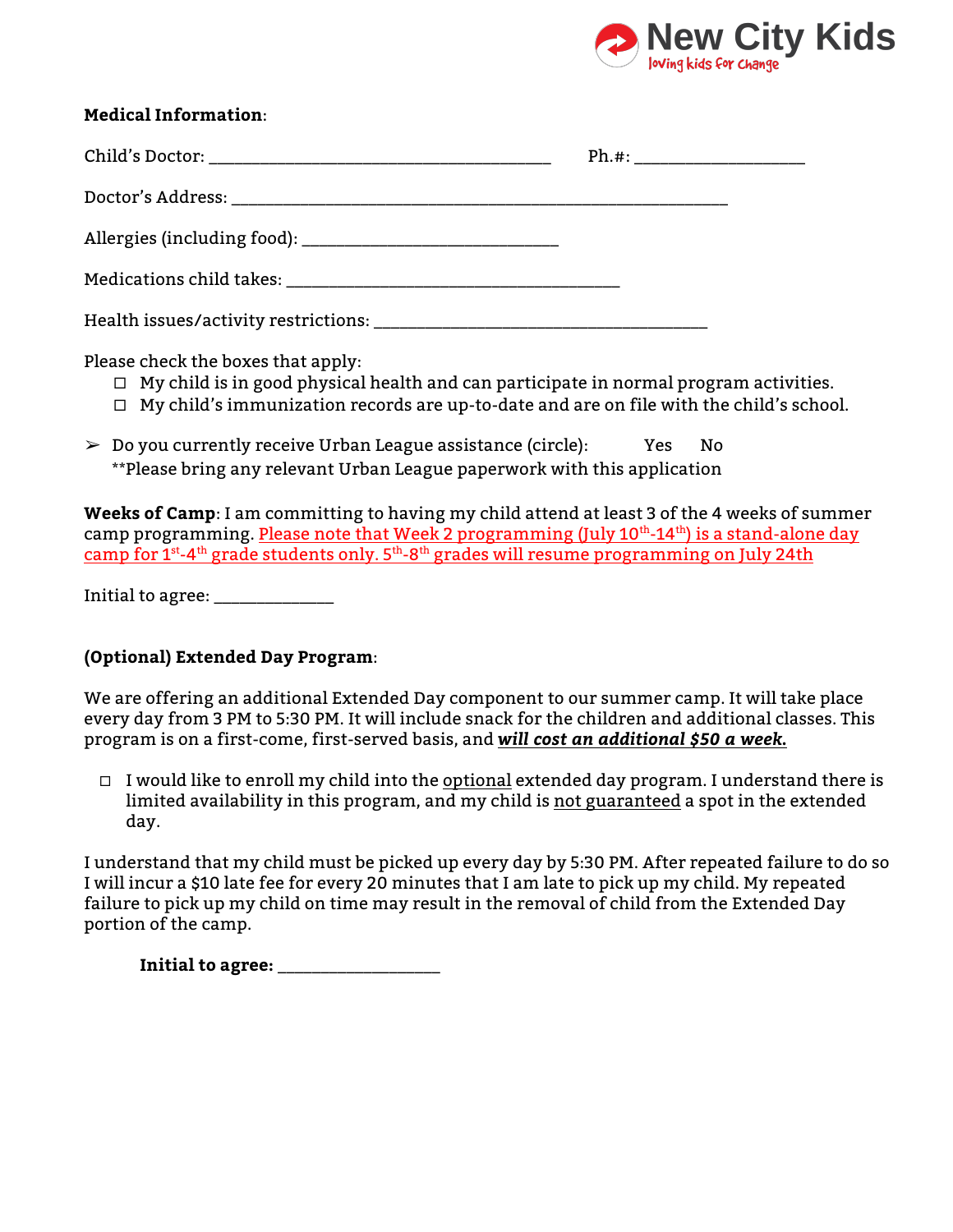

## **Parent/Guardian Permission**

## *Drop off and pick up*

I give my child permission to attend New City Kids Summer Camp, Mondays-Fridays, July 10th - August 4th. I understand that transportation is not provided and that children are to arrive no earlier than 8:30am and to be picked up at 3:00pm*. I understand that my child will not be released to anyone other than the persons listed as authorized to pick up*. **For every 20 minutes that a child is in New City Kids' care after dismissal, a \$10 late fee will be charged.**

#### *Field Trips*

I understand that one day per week, children will attend a field trip. Parents will be notified with the details on each trip during the week. I understand that my signature on this permission slip allows my child to attend field trips. **Should I choose not to allow my child to attend a field trip, I will inform New City Kids staff and keep my child home on that day.**

#### *Photos*

New City Kids staff occasionally takes pictures/videos of its programs and children. I give New City Kids permission to use these photographs or videos in its website or promotional materials such as brochures and flyers. **If this is unacceptable, please submit a written letter stating your wishes for your child's photograph/video not to be used.** 

#### *Cost*

The weekly rate for Summer Camp is \$50 per child either in cash or money order. **Payment is due for Week 1 at the time of registration, for Week 2 on July 10th, for Week 3 on July 17th, and for Week 4 on July 24th.** Late fees will be added to payments made after the due date. . **Any payment later than 1 week will result in removal from our programming, and the spot will be given to a child on the waiting list.** If your child is enrolled in the Extended Day Program, there will be an additional cost of \$50 per week.

**Behavior Expectations/Discipline Policy:** We have a warm and loving environment at New City Kids and expect children to be respectful to staff and peers. In order to maintain a safe environment, we use the following discipline policy. The consequences for misbehavior are:

- 1. First incident Verbal warning from teen or adult staff.\*
- 2. Second incident Time out in foyer, while meeting with adult staff to discuss the problem. \*
- 3. Third incident Time out in foyer, accompanied by a call home to parent or guardian.
- 4. Fourth incident Suspension for a period of days to be decided by the Director.
- 5. Continued incidents Removal from program.

\*If the incident is serious enough, a staff member may proceed directly to Step 3 &/or 4 (particularly if the child's behavior endangers him/herself or others).

I have read the behavior expectations and the discipline policy and agree to these expectations.

## **Parent/Guardian Signature**:\_\_\_\_\_\_\_\_\_\_\_\_\_\_\_\_\_\_\_\_\_\_\_\_\_\_\_\_\_\_\_\_\_\_\_\_\_\_\_\_\_\_\_\_\_\_\_

## **Medical authorization:**

In the event that I cannot be reached during an emergency situation, I authorize New City Kids staff to make emergency medical decisions on my behalf.

## **Parent/Guardian Signature:**\_\_\_\_\_\_\_\_\_\_\_\_\_\_\_\_\_\_\_\_\_\_\_\_\_\_\_\_\_\_\_\_\_\_\_\_\_\_\_\_\_\_\_\_\_\_\_\_

**Date:** \_\_\_\_\_\_\_\_\_\_\_\_\_\_\_\_\_\_\_\_\_\_